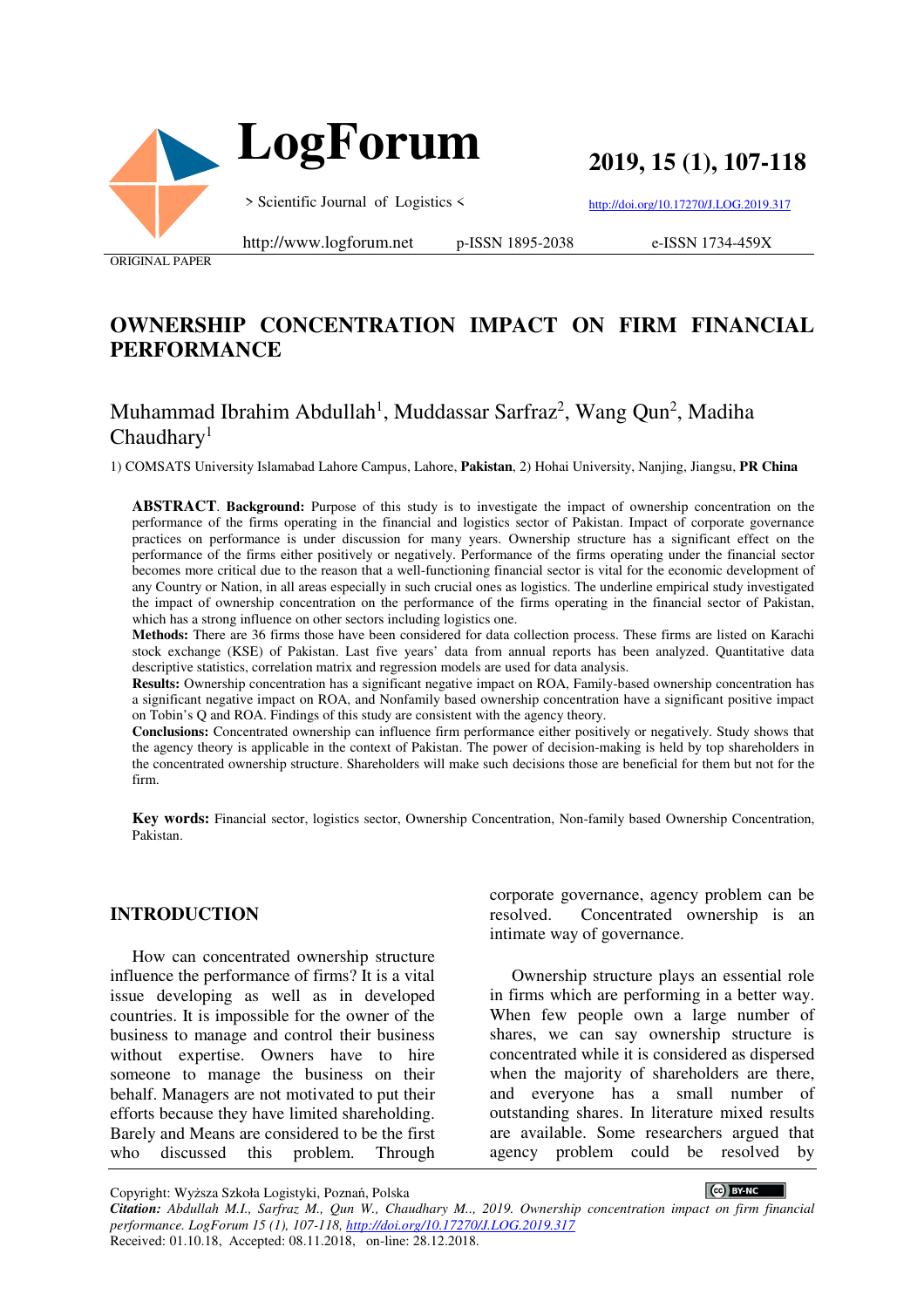concentrated ownership. Some authors argued that focused ownership becomes a reason for agency problem between majority and minority shareholders. A well-designed ownership structure can help to reduce the agency problem, and in this way, the performance of the firm will be increased. However, sometimes ownership structures can increase agency cost, and by doing so, the value of the firm will be reduced [Tryggvadóttir, 2011, Balsmeier, Czarnitzki 2015].

Large shareholders have the advantage to play their role in the management of the firm, by this way agency problem can be resolved. Shareholders can get the necessary information in a concentrated ownership structure. This can be helpful for the efficient monitoring system. Due to efficient monitoring system performance of the firm will be increased.

According to some studies conflict of interest arises due to the concentrated ownership structure [Anderson and Reeb 2003, Nagar et al., 2008, Vu, TuPhan, TuyenLe, 2018]. When the ownership structure is dispersed shareholder have less power to control managerial activities in this way the performance of a firm can be decreased. Now investors are more concerned regarding their investment decision. They want to invest in the firms which have good governance structure. Firms those have good corporate governance outperform the firms which do not have good governance structure. McKinsey and company [2002] surveyed to judge the perception of investors regarding corporate governance practices. According to the results of their study investors now considered the financial performance and corporate governance practices equally crucial to make an investment decision. Indeed, they are prepared to pay a premium for shares in well-governed companies as compared to poorly governed companies with similar financial performance. According to the results of the survey in US and UK firms people were prepared to pay a premium of 18%, for Italian firms it was 27% and for Indonesian firms 27% [Global Investors opinion survey].

Performance of the firms is fundamental as by performance firms can give return to the inventors otherwise they have to bear the losses. When we talk about financial sector performance becomes more critical because without an efficient financial sector it is impossible that the economy of the country will grow. It has also a big influence on logistics sector, which is an essential part of national economy. With the growth in economy living standards of people will also be increased. The development of any country is related to the economic growth of the country. Corporate governance is essential for the performance of the firm. Nations with the efficient financial system have the power to develop its economic growth more quickly Aurangzeb [2012]. Banks play a vital role in the economic development of a country. After the financial crisis in the 1990s need for a stable banking system rose.

Pakistani firms provide an ideal setting to investigate each of agency problems. Pakistan is a developing country where rules to protect shareholders are weak. Secondly, most of the listed firms have a concentrated ownership structure. Dr. Haq [1968] 66 percent of the business and corporations are under the ownership and control of 22 families in Pakistan. In Pakistan, most of the firms are owned and controlled by families. Javid and Iqbal [2010] top 3 shareholders have at least 50% of ownership rights in firms. In Pakistan, firms have very concentrated ownership structure. This study attempts to find how the performance of firms operating in the financial sector of Pakistan can be influenced by focused ownership structure. Because in existing literature the main focus of researchers was the impact of concentrated ownership on the performance of non-financial sector this was the motivation behind the choice of this topic. We measured the concentration of ownership by shares held by Top 5 shareholders. Then we segregate by shares held by directors who are also family members and percentage of ownership held by directors who are other than family members.

### **LITERATURE REVIEW**

Corporate governance is a tool to reduce the agency cost of firms. There are more chances that publically listed firms have to face the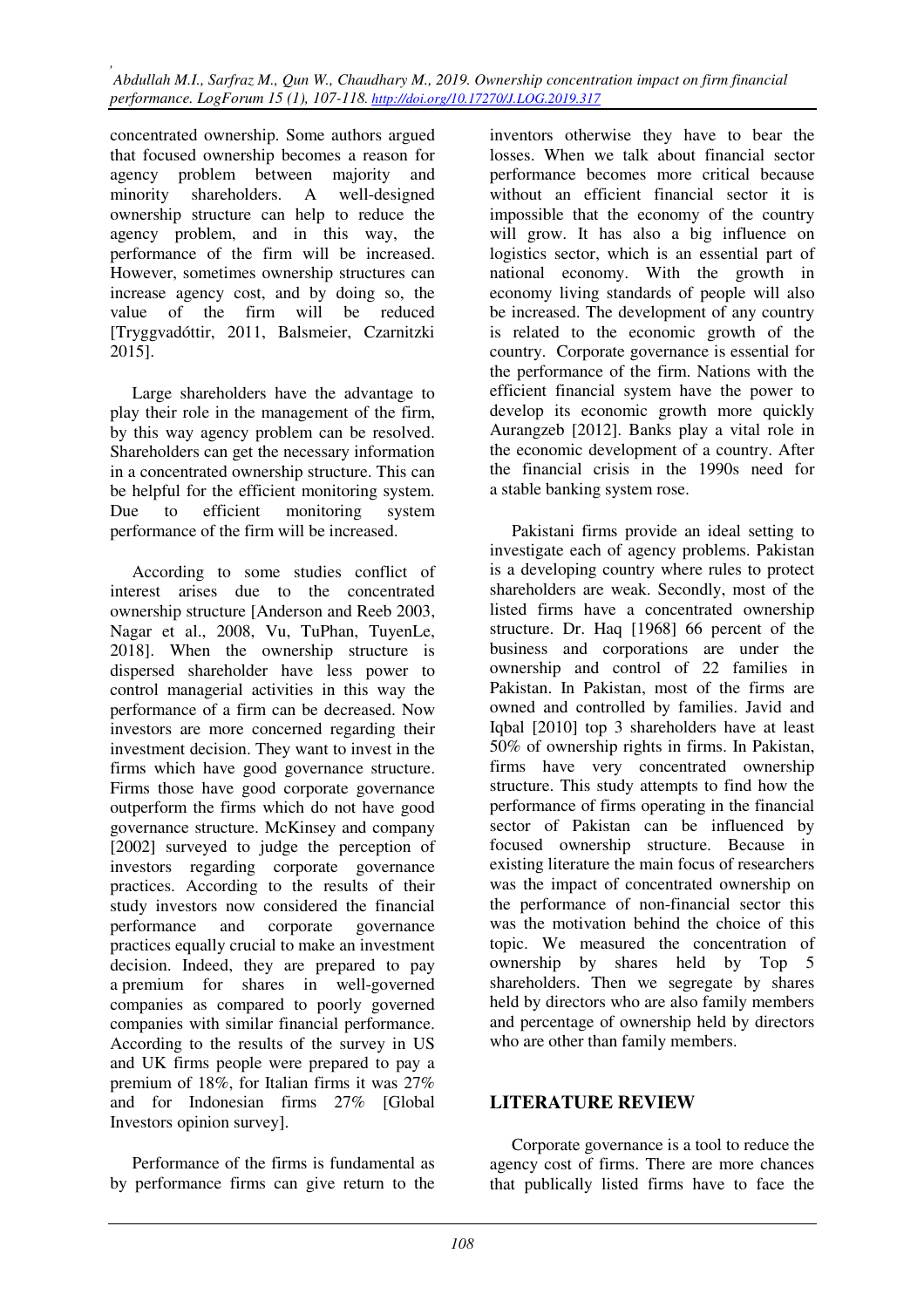agency problem because in this type of business shareholder have little or no direct control over management. Because of the separation between owners and managers' problem of collective action also arises. Managers operate business inefficiently because owners have less control over decision-making in listed firms. According to Adam Smith [1776] "The directors of such (joint-stock) companies, however, being the managers rather of other people's money than of their own, it cannot well be expected, that they should watch over it with the same anxious vigilance with which the partners in a private copartnery frequently watch over their own. Like the stewards of a rich man, they are apt to consider attention to small matters as not for their master's honor, and very easily give themselves a dispensation from having it Negligence and profusion, therefore, must always prevail, more or less, in the management of the affairs of such a company". He considered separation of ownership and control to be problematic for those firms in which managers are different from owners, and they would lack the incentives to operate corporations in the same manner as owner-managers.

# **AGENCY THEORY**

The principal and agent theory emerged in the 1970s. In this theory, those problem has been discussed which aroused due to lack of control by owners. Berle and Means [1932] in modern corporations share ownership is widely dispersed due to this reason manager's start doing actions which are far different from those required to maximize shareholder returns. Separation of ownership and control has been characterized as an agency problem by [Jensen, Meckling 1976]. They described that managers are the agents who are hired to maximize the return to the shareholders who are the principals. As agents do not own the resources of corporations, they may commit moral hazards to increase their wealth in this way owners have to bear losses. In this way the concept of agency, cost arises. Agency theory also described some of the mechanisms which will reduce agency losses such as incentive schemes for managers through which managers will be rewarded for maximizing

shareholder's interests. Jensen and Meckling [1976] the mechanisms which will be used to reduce the agency cost include issuance of shares at a low cost to the executives. In this way, the interest of executive's can be aligned with the importance of general shareholders.

## **STEWARDSHIP THEORY**

Stewardship Theory describes the relationship between owner and managers were described differently. According to this theory, managers are individuals who are stewards their goals and objectives are aligned with the goals and objectives of owners [Donaldson 1991, Davis et al. 1997]. According to Stewardship, theory managers are trustworthy, and they give value to their reputation. By taking care of their reputation, they control their behavior and lust for money. Give value to their reputation. In market managers who have good standing can get higher compensation packages. Donaldson [1997] explained the relationship between owners and managers significantly depends on the behavior which they adopt.

## **STAKEHOLDER'S THEORY**

Stakeholder theory deals with ethics and values used to control business. It was presented by Freeman [1984] in the book Strategic Management. A Stakeholder Approach helps to identify groups which are stakeholders of a corporation and provides ways by which interest of these groups can be protected. This theory deals with the "principle of who or what counts". Traditional owners or shareholders of the company were considered significant, and their needs were fulfilled at first. However, stakeholder theory considered activities of firms can influence other groups such as government, suppliers, business partner's society and sometimes competitors significant as the interest of these groups. Friedman [2007] corporate governance is a way to increase the profit of firms by following the basic rules of society. Wolfensohn [1999] stated that "Corporate governance is about promoting corporate fairness, transparency, and accountability".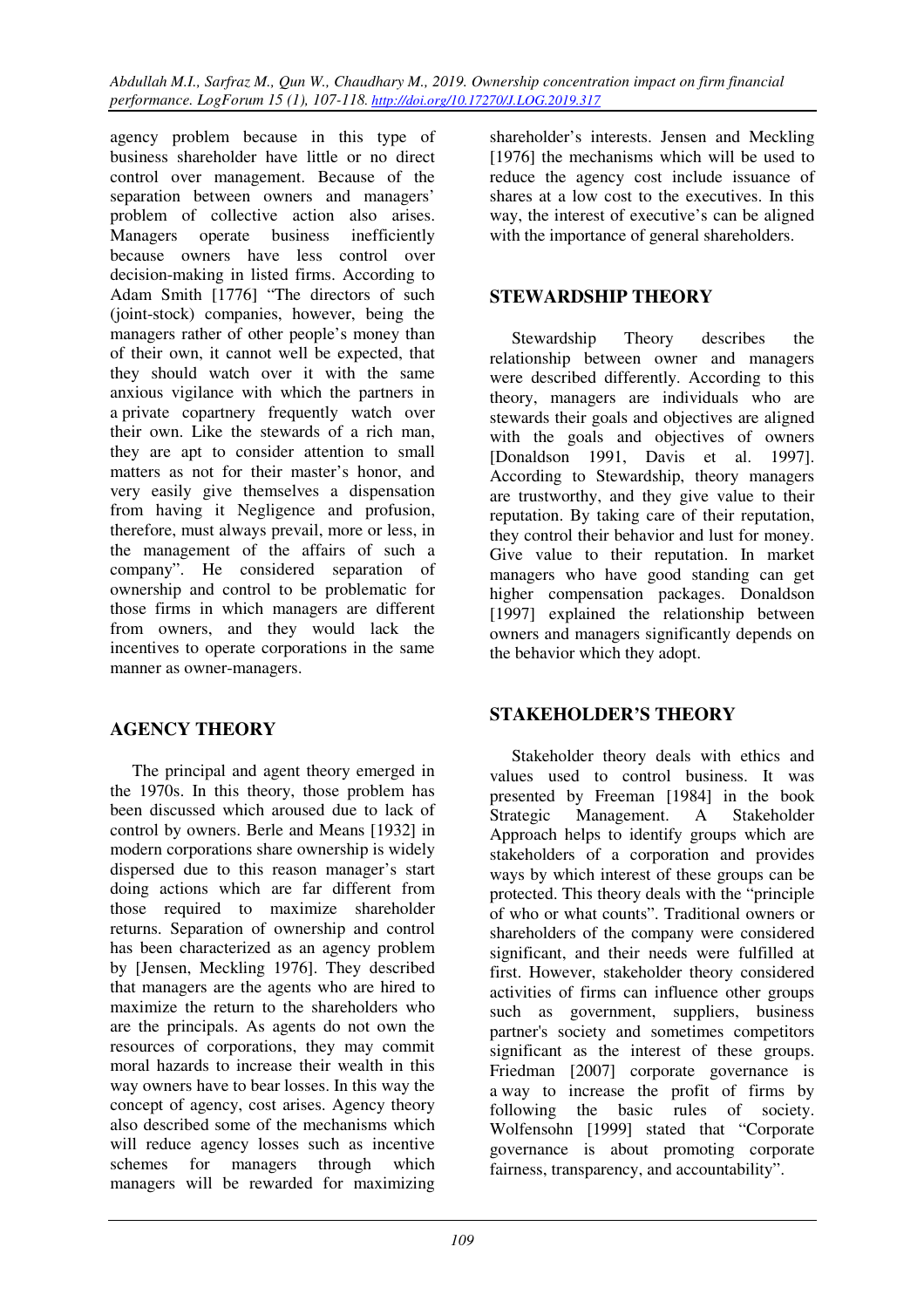### **CORPORATE GOVERNANCE HISTORY IN PAKISTAN**

Awareness regarding corporate governance is not very old in Pakistan. In 1998 ICAP developed an outline for corporate governance in Pakistan. A code of corporate governance for firms operating in Pakistan was developed in 2002 with the cooperation of ICAP and SECP. In 2002 SECP published a Code of corporate governance for publicly listed companies. After this publication, it becomes an important area for research in Pakistan [Javaid, Iqbal 2010]. Corporations and commentators criticized the code. Some commentators believed that the Code was defective, outdated, and had benefit for stakeholders. However, due to the pressure by the regulatory bodies this code of corporate governance was made compulsory for a listing of firms in all stock exchanges in Pakistan. According to will enforce the-the requirements if a company failed to implement the code it will have to face punishment or de-listed from the stock exchange. Implementation of the code of corporate governance depends upon the fact how SECP will enforce the firms to follow this code as well as on companies and stakeholders who are aware of the advantages of compliance with the code.

## **OWNERSHIP CONCENTRATION AND PERFORMANCE**

Concentrated ownership is a characteristic of ownership structure. Ownership structure weather concentrated or dispersed can influence performance either positively or negatively. Many studies have been conducted in Pakistan and other countries of the world as well on the Issue how concentrated ownership can influence performance. Mixed results are available in the present literature. According to some studies there exist a positive relationship but according to some researchers, a negative relationship exists between these variables. The first study was conducted by Jensen and Meckling [1976]. According to the results of their study concentrated ownership structure can influence performance in a positive way as in this type of ownership structure conflicts between owners and managers can be reduced. Morck et al. [1988] when ownership rights by managers are increased in the firm then they start working to increase their wealth in this way performance will be increased.

Stulz [1988] also examined how managerial control can affect a firm's value and policies. Similar results were found. Holderness and Sheehan [1988] studied the role of majority shareholders in publically listed firms on NYSE or AMEX for years 1978 - 1984. Shareholders are having more than 5% ownership were declared as majority shareholders. According to the results, significant shareholders cannot influence the performance of firms. McConnell and Servaes [1990] explored how ownership by shareholders can influence performance. Two samples have used a sample of 1,173 firms for 1976 and 1,093 firms for 1986. They found dispersed ownership structure can influence performance positively.

According to the results of a survey conducted by [Shleifer, Vishny 1997] concentrated ownership can influence performance in a positive direction. They used a sample of 1196 firm listed on different stock exchanges. Shahab-u-Din and Javaid [2012] examined how family ownership can influence the performance of firms listed at KSE 100 index. According to the results ownership concentrated by family members can influence the performance of firms in a positive direction. Data from 29 manufacturing firm from the year 2004-2009 was used for the study. A linear regression model was used. ROA, ROE and Tobin's Q were used as dependent variables while family ownership was used as an independent variable. Dividend, leverage, sales growth, Net income and the size of the firm were used as control variables.

Ahmed et al. [2012] attempt to find how concentrated ownership can influence the performance of the firms. Concentrated ownership has a negative influence on share prices while it has a positive influence on ROA. Sajid et al. [2012] concentrated ownership by shareholders and concentrated ownership by inside block holders cannot influence performance. Abbasi et al. [2012] also found a positive relationship between concentrated ownership and performance.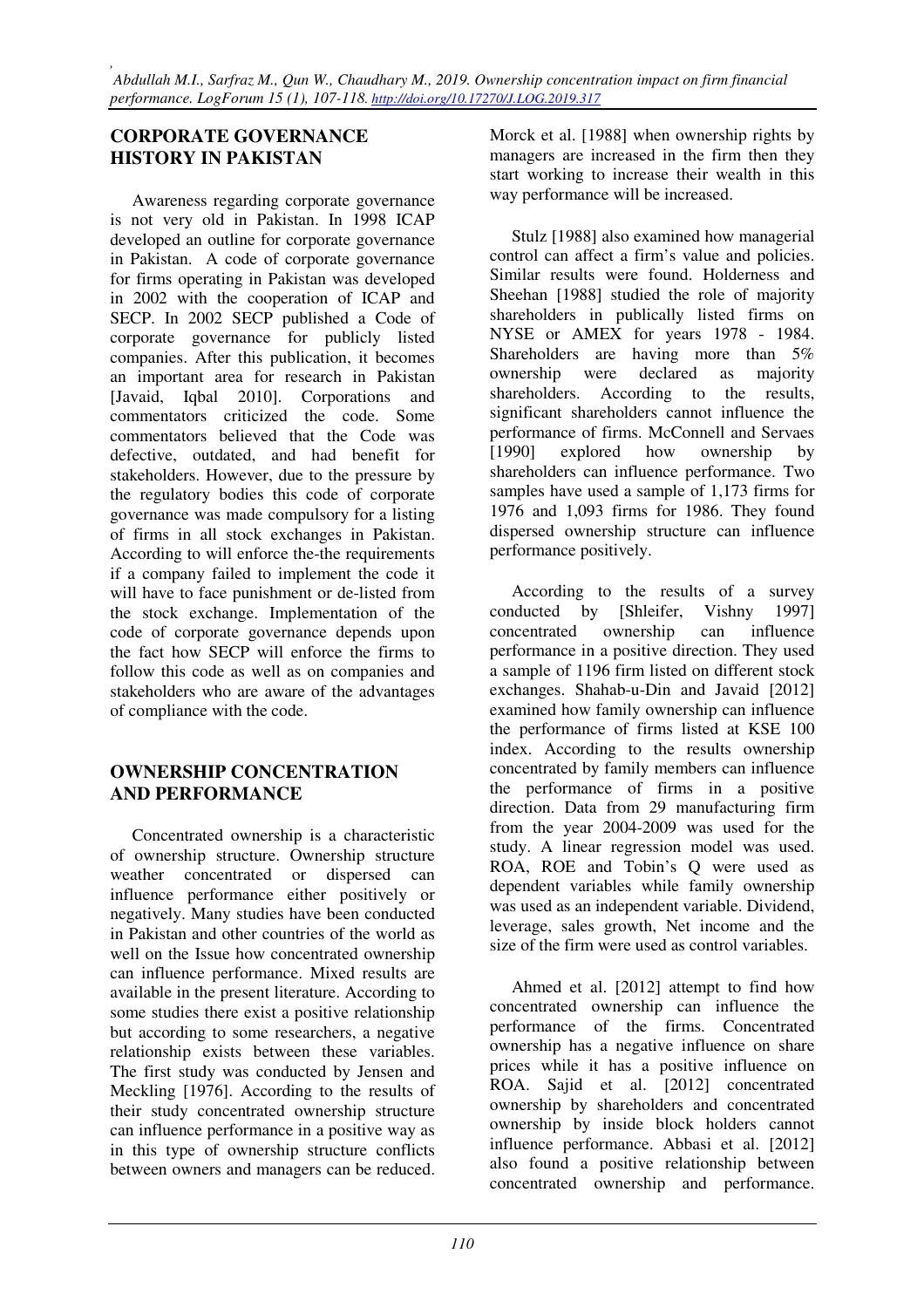According to the results of the study conducted by Foroughi and Fooladi [2012] concentrated ownership structure can negatively influence performance.

Gonzalez et al. [2012] found that the performance of a firm can be influenced positively when family members are present on board. Alipour [2013] found that concentrated ownership has a positive impact on ROA. Most recently the relationship has been studied by Ahmad and Jusoh [2014] results indicates an increase in ownership rights by institutional investors performance will be increased because of efficient monitoring. Tahir and Sabir [2014] According to the results of the study Family-based firms outperform the non-Family based firm results were similar to the results of Shahab-u-Din and Javaid's study. Rashid and Nadeem [2014] according to results negative relation was found between families based concentrated ownership and performance. When a family member's performance concentrates, ownership will be decreased. In a recent study conducted by Parveen and Siddique [2014] concentrated ownership by government associated companies and managers cannot influence the performance.

Recently Ghamdi and Rhodes [2015] According to the results of the study concentrated ownership cannot influence the performance of firms but concentrated ownership by family members can have a positive influence on performance measured by Tobin's Q. Tobin's Q, ROA, and ROE will be used as a dependent variable. In the existing literature, these are the variables which are used by most of the researchers. Moreover, it is evident that these are the best measures of the performance of the firms.

# **TOBIN'S Q**

Tobin' Q was introduced by James Tobin when he was in a try to find a relationship between Q value and investment. It is an essential measure of performance. Tobin's Q has been widely used by researchers as researchers consider it to be the best measure to calculate market performance. We used Tobin 's Q as the measure of the performance.

When the value is greater than one, it means that the firm is performing well and it creates value for shareholders. To find out Tobin's Q, we used (book value of total assets – book value of equity + market value of equity) / book value of total assets. Mixed results are available in the literature.

## **RETURN ON ASSETS**

It measures how much profit is being earned by a company by investing in their assets. The primary purpose of the assets of a company is to produce revenue. ROA indicated how profitable the assets of a company are. In this study, we measured ROA by dividing the Net Income after tax by total assets of the firm. Gonenc [2006] was unable to found a relationship between concentrated ownership and performance. According to most of the studies, ownership concentration can positively influence performance [Ghamdi and Rhodes 2015, Alipour 2013, Amran, Ahmad 2013, Isik, Soykan 2013, Shyu 2011]. Ibrahim and Samad [2011] found family-based ownership have a negative influence on ROA.

# **RETURN ON EQUITY**

ROE is the ratio of net income divided by equity by shareholders during a year. It is an essential measure of the profitability of a company. It measures how much profit is being earned by a company from the investment of shareholders. The high value of ROE indicates that the company is generating profit for its shareholders. We divided the net income available to the common stockholder by total shareholder's equity in order to find out the ROE in this study.

## **OWNERSHIP CONCENTRATION**

The concentration of ownership is % of shares held by top shareholders such as government, financial institutions, corporations, and individuals, or families. % of shares held by top 5 shareholders is used as a proxy for concentrated ownership. Shleifer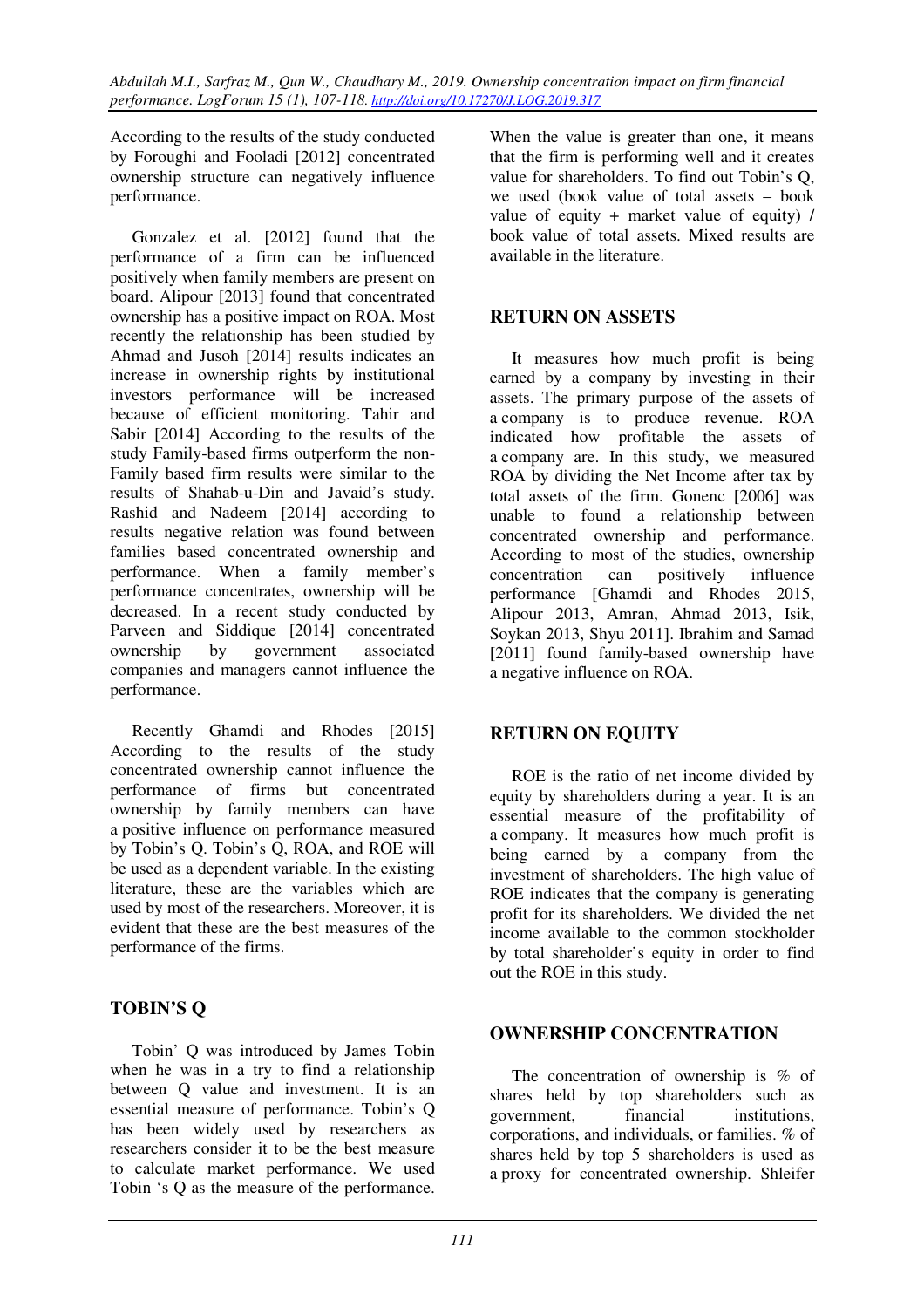*, Abdullah M.I., Sarfraz M., Qun W., Chaudhary M., 2019. Ownership concentration impact on firm financial performance. LogForum 15 (1), 107-118. http://doi.org/10.17270/J.LOG.2019.317* 

and Vishny [1997] top shareholders can monitor the working of managers, and if managers are not working according to the contract, they can take legal action. They can use their power in order to get their benefits. According to Yeh et al. [2001], a highly concentrated structure by family members can influence performance positively. According to Johnson et al. [2000] in dispersed ownership structure with increase in ownership rights performance will be increased because the problem of free rider will be solved but when ownership rights by largest shareholders increase from a certain level than with the increase in ownership will become a reason to decrease the performance.

### **METHODOLOGY**

Insurance companies, commercial banks, and leasing companies listed on KSE have been selected as a sample of this study, and their data has been collected for the five years. Firms which have the complete data of these five years have been included in the final sample. For analysis of quantitative data descriptive statistics, correlation matrix and regression models are generally used [Taani, 2013]. In statistical analysis, data can be analyzed by summarizing results to answer the research questions. Descriptive and inferential statistics are involved in this analysis. Descriptive statistics used in order to describe the behavior of variables. It reduces the extensive data set into bird-eye view by converting data into averages and percentages to better interpret it [Velnampy, Niresh 2012]. This is a descriptive study with empirical evidence.

### **THEORETICAL FRAMEWORK**

The model shows the relationship of variables with each other. This model assumes that ownership concentration, family-based and non-family based ownership concentration can affect the performance of the firm.



Fig. 1. Theoretical Framework

#### **HYPOTHESIS DEVELOPMENT**

- H1: Ownership concentration has a significant impact on Tobin's Q.
- H1a: Family-based ownership concentration has a significant impact on Tobin's Q.
- H1b: Non-Family based ownership concentration has a significant impact on Tobin's Q.
- H2: Ownership concentration has a significant impact on ROA.
- H2a: Family-based ownership concentration has a significant impact on ROA.
- H2b: Non-Family based ownership concentration has a significant impact on ROA.
- H3: Ownership concentration has a significant impact on ROE.
- H3a: Family-based ownership concentration has a significant impact on ROE.
- H3b: Non-Family based ownership concentration has a significant impact on ROE.

#### **RESULTS AND ANALYSIS**

Table 1 shows the descriptive analysis of dependent, independent and control variables used in this study. The minimum value of the age of the firm is 4, the maximum value is 151, and 36.47 is the median which shows that on the average age of the firm is 37 standard deviations is 30.67 which shows that there is a significant deviation in the age of the firms included in the sample. The minimum value of a firm's size is 12.11; maximum value is 24 standard deviations is 2.184 which shows that value of firm's size deviates from average by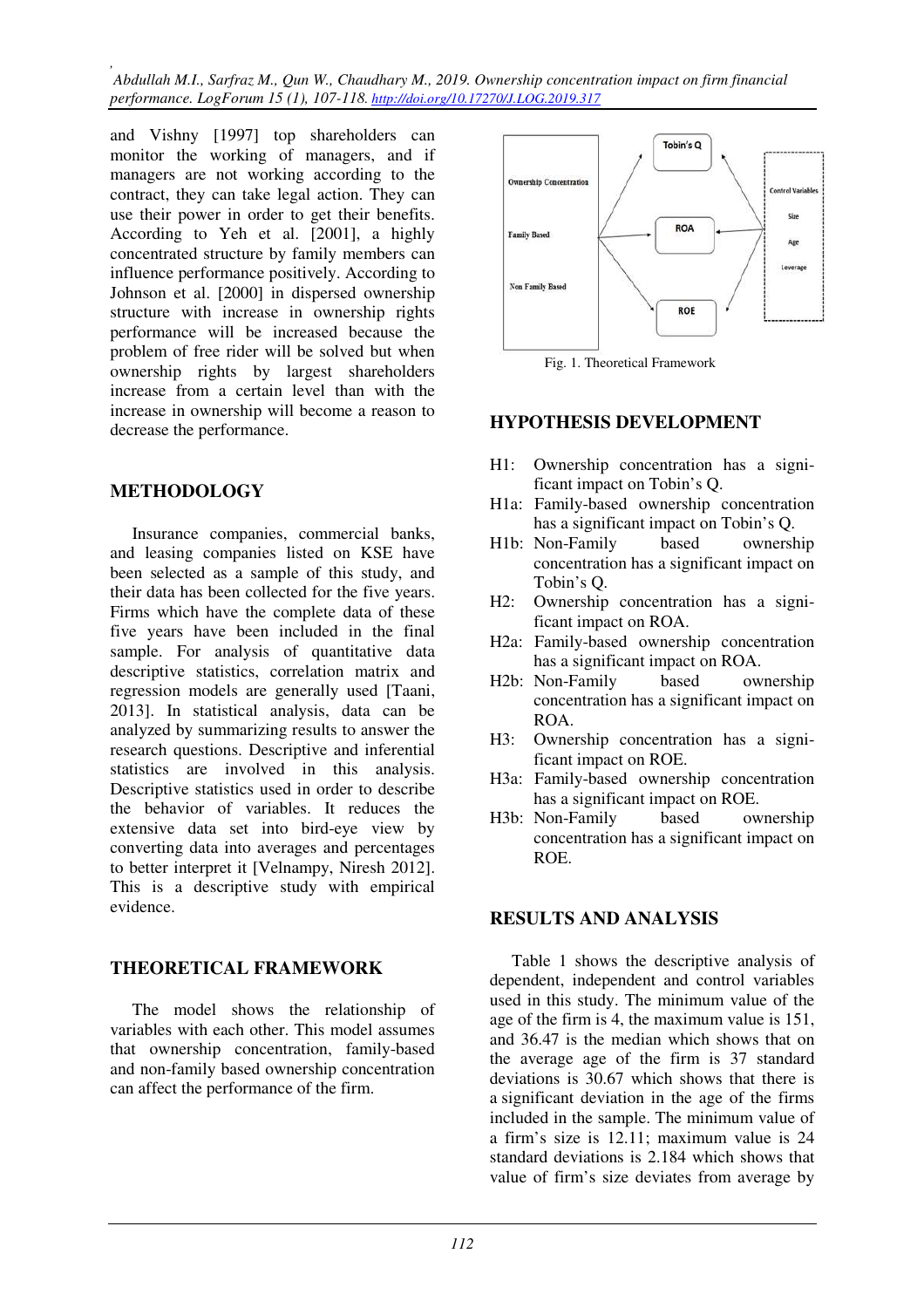2.184%. The minimum value of the leverage ratio is -36.93 maximum values are 45.31, and the standard deviation is 8.60 which shows a substantial deviation from the mean. For ownership concentration minimum value is

8.54% and the maximum value is 98.99% while the standard deviation is 19.63% which shows that there is a significant deviation from the mean value.

|                    |     |             |          |           | Table 1. Descriptive Analysis |
|--------------------|-----|-------------|----------|-----------|-------------------------------|
|                    | N   | Min         | Max      | Mean      | Std.                          |
| AGE                | 180 |             | 151      | 36.47     | 30.607                        |
| <b>LSIZE</b>       | 180 | 12.1100     | 24.0000  | 19.188848 | 2.1844657                     |
| LEV                | 180 | $-36.9300$  | 45.3100  | 7.538234  | 8.6048957                     |
| OWCN %             | 180 | 8.5400      | 98.9900  | 68.140449 | 19.6387270                    |
| FOWCN $%$          | 180 | .0000       | 67.3200  | 5.631478  | 12.1096551                    |
| NFOWCN %           | 180 | .0000       | 19.6690  | 1.583339  | 3.7782656                     |
| $ROA \%$           | 180 | $-41.1200$  | 46.7100  | 1.804389  | 6.9307642                     |
| ROE $%$            | 180 | $-460.8200$ | 277,0000 | 8.733056  | 49.1691034                    |
| <b>TBQ</b>         | 180 | .0370       | 1.8500   | .947428   | .2502053                      |
| Valid N (listwise) | 180 |             |          |           |                               |

### **CORRELATION MATRIX**

Correlation shows up-to which extent two variables are related to each other. This means that with the change in one variable up-to which extent another variable will be changed.

Table 2 shows a correlation between continuous variables. Concentrated ownership

is insignificantly but positively correlated to Tobin's Q at 0.943% significance level. Concentrated ownership by family members is significantly but negatively related to Tobin's Q at 0.852% significance level. Concentrated ownership by non-family members is positively related to Tobin's Q at 0.299% significance level.

|              | Age       | <b>Size</b> | Leverage | <b>OWN</b> | <b>FOWN</b> | <b>NFOWN</b> | <b>ROA</b> | <b>ROE</b> | Tobin's Q |
|--------------|-----------|-------------|----------|------------|-------------|--------------|------------|------------|-----------|
| AGE          |           |             |          |            |             |              |            |            |           |
| <b>LSIZE</b> | $-.214**$ |             |          |            |             |              |            |            |           |
| <b>LEV</b>   | $-.215**$ | .094        |          |            |             |              |            |            |           |
| OWCN $%$     | .083      | $.327**$    | .192**   |            |             |              |            |            |           |
| FOWCN %      | .071      | .078        | .011     | $.163*$    |             |              |            |            |           |
| NFOWCN %     | $-124$    | .074        | .192**   | $-.191*$   | $-.089$     |              |            |            |           |
| $ROA$ %      | $.274**$  | $-.322**$   | $-.133$  | $-.230**$  | $-165*$     | $-.128$      |            |            |           |

Concentrated ownership can influence ROA in the significant negative way. The value of the correlation coefficient is -0.230 at a significance level of 0.002%. Concentrated ownership by family members is significantly and negatively correlated with ROA. The relationship is significant at 0.027% level of the significant correlation coefficient is -0.165. ROA is significantly and negatively correlated to concentrated ownership by non-family members at a significance level of 0.088%.

### **HYPOTHESIS 1**

The regression equation for this hypothesis is with control variables:

*Tobin's Q = β0 + β1 (OWN) +γ1 (Age) + γ2 (Size) + γ3 (Leverage) + ε ……….. (1)* 

Without control variables:

*Tobin's*  $Q = \beta 0 + \beta 1$  (*OWN*) + *ε ………….* (2)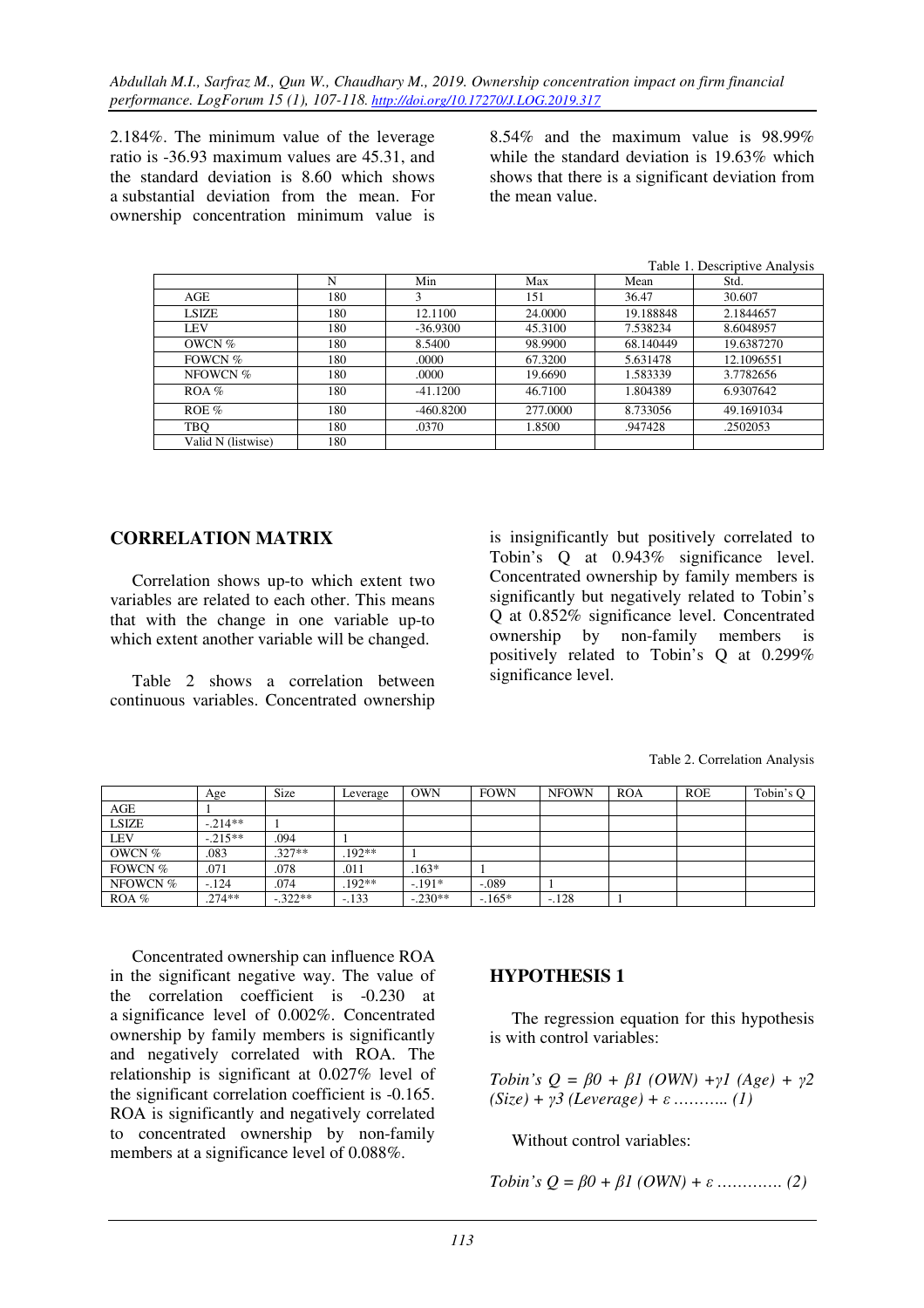H1: Ownership concentration has a significant impact on Tobin's Q



Fig. 2. Normality of Residuals for TBQ and OWCN

#### **HYPOTHESIS 1A**

Hypothesis H1a is regarding how concentrated ownership by family members can influence Tobin's Q. The regression equation for this hypothesis is with control variables:

 $Tobin's Q = \beta 0 + \beta 1$  ( $FOWN$ ) + $\gamma 1$  (Age) +  $\gamma 2$ *(Size) + γ3 (Leverage) + ε ……….. (1)* 

Without control variables:

*Tobin's*  $Q = \beta 0 + \beta 1$  (*FOWN*) + *ε* ………. (2)

FOWN = Family based Ownership Concentration



Fig. 3. Normality of Residuals for TBQ and FOWCN

#### **HYPOTHESIS 1B**

Hypothesis H1b is regarding how concentrated ownership by non-family members can influence Tobin's Q. Robustness of results has been checked by dropping control variables one by one. A strong correlation exists between control variables and dependent variables this is the reason that we take control variables into consideration

The regression equation for this hypothesis is with control variables:

*Tobin's Q = β0 + β1 (NFOWN) +γ1 (Age) + γ2 (Size) + γ3 (Leverage) + ε ……….. (1)* 

Without control variables:

*Tobin's Q = β0 + β1 (NFOWN) + ε …………….. (2)* 

NFOWN = Non Family based Ownership Concentration.



 Fig. 4. Normality of Residuals for Tobin's Nonfamily Based Ownership Concentration

### **HYPOTHESIS 2**

The regression equation for this hypothesis is with control variables:

 $ROA = \beta 0 + \beta 1$  (OWN) + $\gamma$ 1 (Age) +  $\gamma$ 2 (Size) *+ γ3 (Leverage) + ε ……….. (1)* 

Without control variables: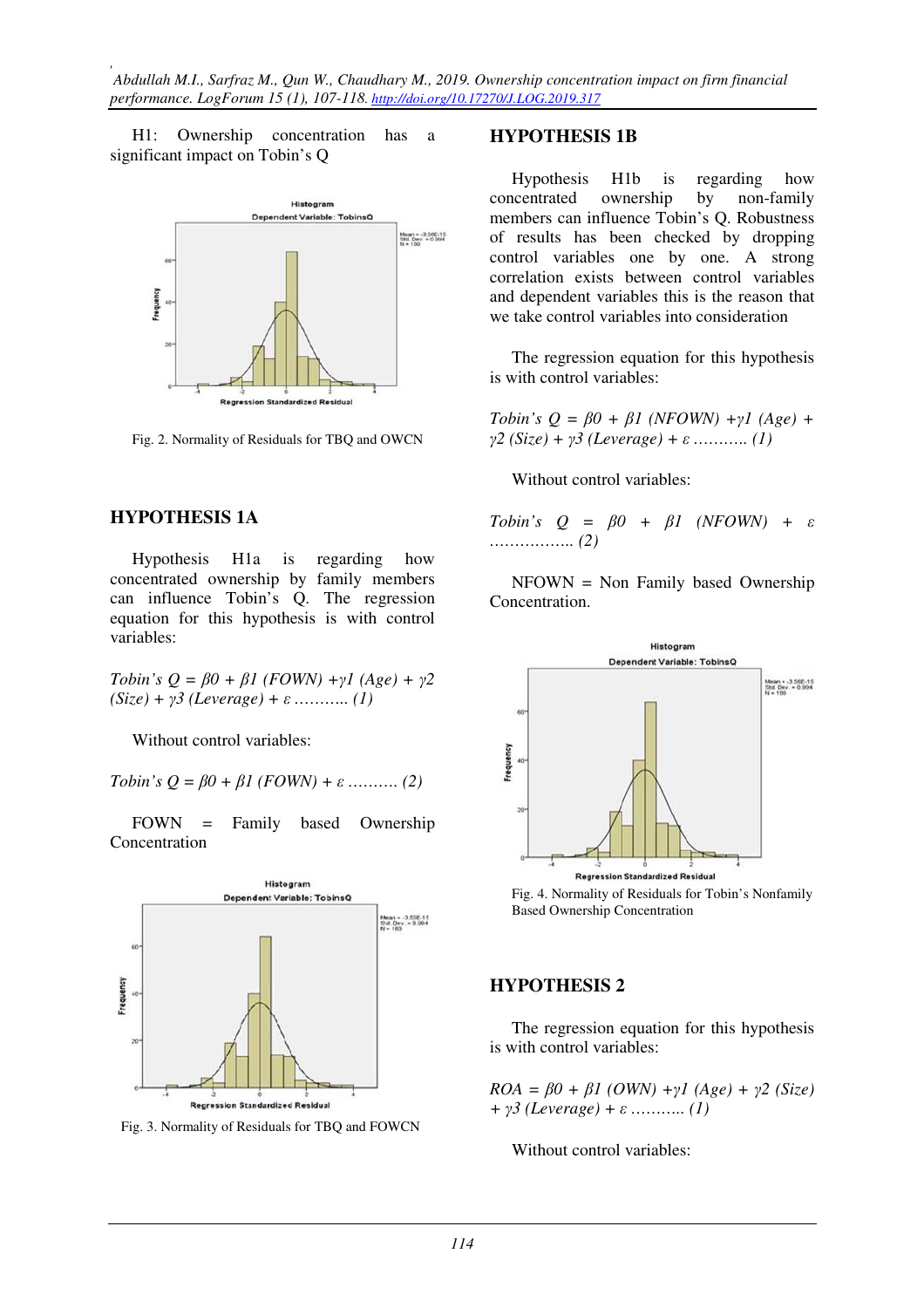$ROA = \beta 0 + \beta 1 (OWN) + \varepsilon$  ………………….. (2)

Here: OWN = Ownership Concentration

H2: Ownership concentration has a significant impact on ROA

#### **HYPOTHESIS 2A**

Hypothesis H2a is regarding how concentrated ownership by family members can influence ROA. The regression equation for this hypothesis is with control variables:

 $ROA = \beta 0 + \beta 1 (FOWN) + \gamma 1 (Age) + \gamma 2 (Size)$ *+ γ3 (Leverage) + ε ……….. (1)* 

Without control variables:

*ROA* =  $β0 + β1$  (*FOWN*) +  $ε$  ... (2)

Here FOWN = Family-based Ownership Concentration

| Equation                                                  |              | $\mathbf{B}$ | Sig. | Tolerance | <b>VIF</b> | R Square | Durbin Watson |
|-----------------------------------------------------------|--------------|--------------|------|-----------|------------|----------|---------------|
| $\overline{1}$                                            | (Constant)   | 16.542       | .000 |           |            |          |               |
|                                                           | <b>AGE</b>   | .049         | .003 | .908      | 1.101      |          |               |
|                                                           | <b>LSIZE</b> | $-.818$      | .000 | .943      | 1.060      |          |               |
|                                                           | <b>LEV</b>   | $-.049$      | .391 | .951      | 1.052      |          |               |
|                                                           | FOWCN %      | $-.091$      | .022 | .985      | 1.015      | .177     | 2.172         |
| $\overline{2}$                                            | (Constant)   | 16.253       | .000 |           |            |          |               |
|                                                           | AGE          | .052         | .001 | .946      | 1.057      |          |               |
|                                                           | <b>LSIZE</b> | $-.827$      | .000 | .946      | 1.058      |          |               |
|                                                           | FOWCN %      | $-.092$      | .021 | .986      | 1.014      | 0.174    | 2.148         |
| 3                                                         | (Constant)   | .534         | .586 |           |            |          |               |
|                                                           | AGE          | .061         | .000 | .949      | 1.054      |          |               |
|                                                           | <b>LEV</b>   | $-.059$      | .317 | .953      | 1.049      |          |               |
|                                                           | FOWCN %      | $-.105$      | .011 | .994      | 1.006      | 0.114    | 2.038         |
| $\overline{4}$                                            | (Constant)   | 21.260       | .000 |           |            |          |               |
|                                                           | <b>LSIZE</b> | $-.958$      | .000 | .985      | 1.015      |          |               |
|                                                           | <b>LEV</b>   | $-.083$      | .145 | .991      | 1.009      |          |               |
|                                                           | FOWCN %      | $-.080$      | .048 | .994      | 1.006      | 0.0134   | 2.233         |
| $\overline{5}$                                            | (Constant)   | $-.036$      | .964 |           |            |          |               |
|                                                           | <b>AGE</b>   | .065         | .000 | .995      | 1.005      |          |               |
|                                                           | FOWCN %      | $-.106$      | .010 | .995      | 1.005      | 0.109    | 2.010         |
| 6                                                         | (Constant)   | 21.225       | .000 |           |            |          |               |
|                                                           | <b>LSIZE</b> | $-.988$      | .000 | .994      | 1.006      |          |               |
|                                                           | FOWCN %      | $-.080$      | .048 | .994      | 1.006      | 0.124    | 2.205         |
| $7\phantom{.0}$                                           | (Constant)   | 3.128        | .000 |           |            |          |               |
|                                                           | <b>LEV</b>   | $-.106$      | .075 | 1.000     | 1.000      |          |               |
|                                                           | FOWCN%       | $-.093$      | .028 | 1.000     | 1.000      | 0.211    | 2.034         |
| $\overline{8}$                                            | (Constant)   | 2.335        | .000 |           |            |          |               |
|                                                           | FOWCN%       | $-.094$      | .027 | 1.000     | 1.000      | .027     | 1.996         |
| $D_1, \ldots, D_{n+1}$ $M_2, \ldots, M_n$ is $D \cap A$ . |              |              |      |           |            |          |               |

| Table 3. Regression Analysis Results Impact of FOWCN on ROA |  |  |
|-------------------------------------------------------------|--|--|

Dependent Variable is ROA

Independent Variable is FOWCN

- H2b: Non-Family based Ownership concentrations have a significant impact on ROA.
- H3: Ownership concentration has a significant impact on ROE.
- H3a: Family-based Ownership concentration has a significant impact on ROE.
- H3b: Non-Family based Ownership concentrations have a significant impact on ROE.

#### **CONCLUSIONS**

Role of the financial sector is essential for the development of the whole nation. Highly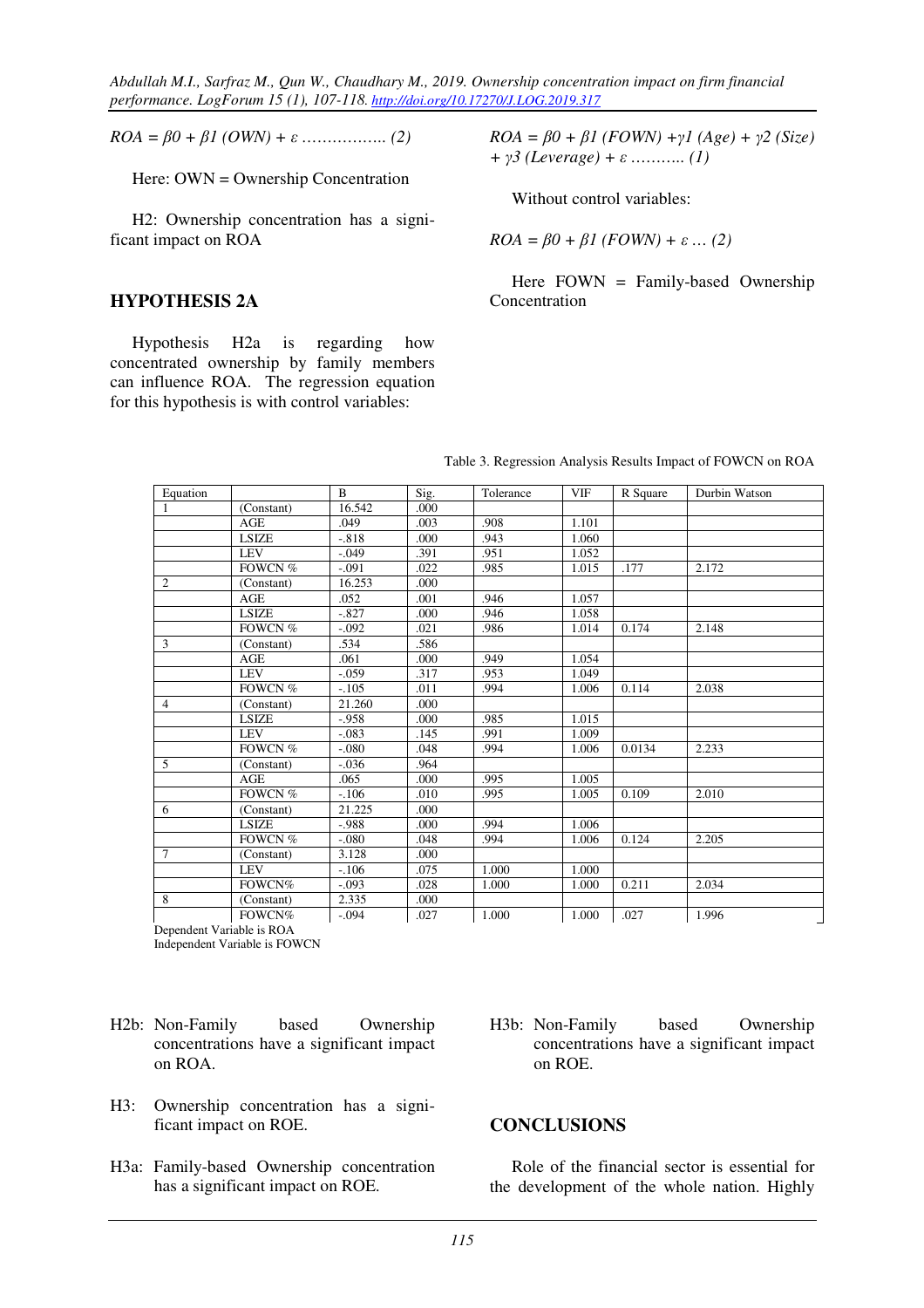*, Abdullah M.I., Sarfraz M., Qun W., Chaudhary M., 2019. Ownership concentration impact on firm financial performance. LogForum 15 (1), 107-118. http://doi.org/10.17270/J.LOG.2019.317* 

concentrated ownership structure is the key issue as concentrated ownership can influence the performance of the firm either positively or negatively. It means that when ownership is not the concentrated performance of firms will be increased. By the findings, shares should be issued to individuals in a proper fraction to the moderate problem of concentrated ownership. Findings show that the Agency Theory is applicable in the context of Pakistan. In the concentrated ownership structure, the power of decision-making is held by top shareholders. They make those decisions which will beneficial for them but not for the firm. Large shareholders get benefited at the wealth of minor shareholders.

Concentrated ownership by family member's influences performance negatively. Family-based ownership is measured by the percentage of shares owned by directors who are also family members. In order to solve this issue a minimum possible number of family members should be present on the board. Results are consistent with agency theory. According to the theory when family members concentrate ownership structure, and they also have the managerial positions then they execute those policies which are right in the interest of family but not of the firm in this way performance of the firm will be decreased.

Nonfamily based ownership concentration has a positive effect on the performance of the firms. Firm-related factors such as Age, Size and Leverage Ratio of the firm can influence performance either positively or negatively.

### **ACKNOWLEDGMENTS AND FUNDING SOURCE DECLARATION**

This study was supported by the National Social Science Fund of China (No-18BGL129).

### **REFERENCES**

Ahmad N.A., 2013. Effects of Ownership Structure on Malaysian Companies Performance. Asian Journal of Accounting

and Governance 4, 51–60. http://doi.org/10.17576/ajag-2013-4-5774

- Alipour M., 2013. An Investigation of The Association Between Ownership Structure and Corporate Performance. Management Research Review, 36 11, 1137-1166. http://doi.org/10.1108/MRR-08-2012-0188
- Amit B.V., 2006. How Do Family Ownership, Control, and Management Affect Firm Value? Journal Of Financial Economics, 385–417.

http://doi.org/10.1016/j.jfineco.2004.12.005

- Amit B.V., 2009. How Are U.S. Family Firms Controlled? The Review of Financial Studies, 3047–3091. http://doi.org/10.1093/rfs/hhn080
- Andrés-Alonso S.A.-B., 2007. Ownership Structure and Performance In Large Spanish Companies. Empirical Evidence In The Context of An Endogenous Relation. Corporate Ownership & Control, 4, 4, 206- 2016.
- Balsmeier Benjamin, Czarnitzki Dirk, 2015. Ownership Concentration, Institutional Development and Firm Performance in Central and Eastern Europe , 14 August 2015 on line, Managerial and decision economics, http://doi.org/10.1002/mde.2751
- Chen Lin Y.M., 2009. Corporate Governance and Firm Efficiency: Evidence from China's Publicly Listed Firms. Managerial and Decision Economics, 30, 3, 193-209. http://doi.org/10.1002/mde.1447
- Davis F.D., 1997. Toward a Stewardship Theory of Management. The Academy of Management Review, 22, 1, 20-47. http://doi.org/10.5465/amr.1997.970718025 8
- Fooladi M.F., 2012. The concentration of Ownership In Iranian Listed Firms. International Journal of Social Science and Humanity, 2, 2, 112-116. Available at SSRN: https://ssrn.com/abstract=2259536
- Iqbal A.Y., 2008. Ownership Concentration, Corporate Governance, and Firm Performance: Evidence from Pakistan. The Pakistan Development Review 47: 4, 643- 659. https://www.jstor.org/stable/41261245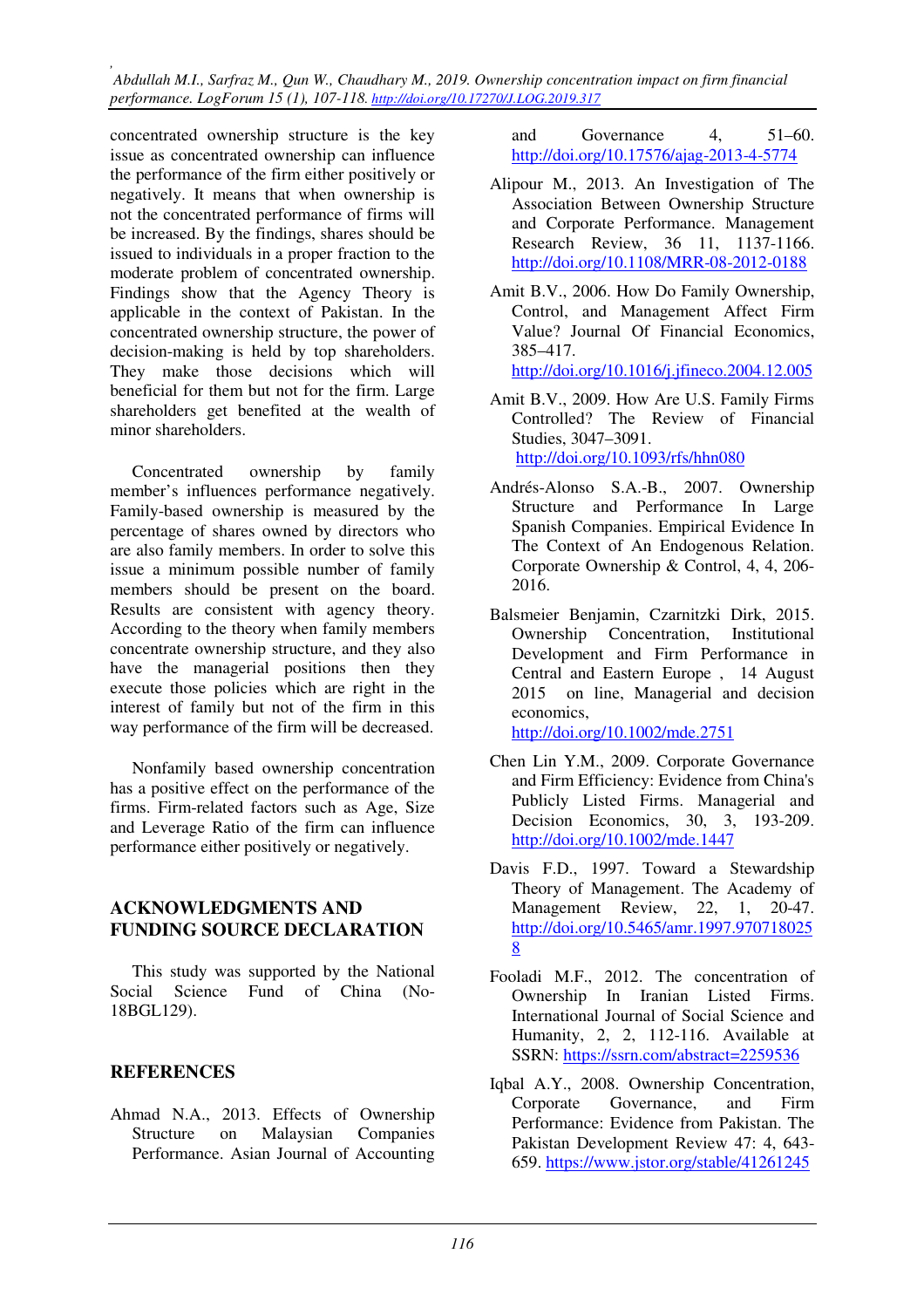*Abdullah M.I., Sarfraz M., Qun W., Chaudhary M., 2019. Ownership concentration impact on firm financial performance. LogForum 15 (1), 107-118. http://doi.org/10.17270/J.LOG.2019.317* 

- Jusoh A.C., 2014. Institutional Ownership and Market-Based Performance Indicators Utilizing Generalized Least Square Estimation Technique. Procedia - Social and Behavioral Sciences 164, 477 – 485. http://doi.org/10.1016/j.sbspro.2014.11.105
- Kamran Ahmed S.S., 2012. Impact of Concentrated Ownership on Firm Performance (Evidence from Karachi Stock Exchange). Interdisciplinary Journal of Contemporary Research In Business, 4, 5, 201-210.
- Majid Abbasi E.K., 2012. Impact of Corporate Governance Mechanisms on Firm Value Evidence from the Food Industry of Iran. Journal of Basic and Applied 2(5), 4712- 4721.
- Means B.A., 1932. The Modern Corporation and Private Property. Macmillan Publishing, New York.
- Morck R.S., 1988. Management Ownership and Market Valuation: An Empirical Analysis. Journal of Financial Economics, 293-315. http://doi.org/10.1016/0304- 405X(88)90048-7
- Rhodes M.A.-G., 2015. Family Ownership, Corporate Governance, and Performance: Evidence from Saudi Arabia. International Journal of Economics and Finance; 7, 2, 78- 89.
- Sabir S.H., 2014. Impact of Family Ownership on Market Value of A Firm: A Comparative Analysis of Family And Non-Family Companies Listed At Karachi Stock Exchange (Pakistan). International Journal of Management and Sustainability, 673- 683.
- Samad H.I., 2011. Corporate Governance Mechanisms and Performance of Public-Listed Family-Ownership in Malaysia. International Journal of Economics and Finance 3, 1, 105-115.
- Servaes J.J., 1990. Additional Evidence on Equity Ownership And Corporate Value. Journal of Financial Economics, 595-612. http://doi.org/10.1016/0304- 405X(90)90069-C
- Siddique S.P., 2014. Impact of Ownership Concentration and Ownership Mix on Firm

Performance. Journal of Basic and Applied 4(12), 41-49.

- Soykan O.I., 2013. Large Shareholders and Firm Performance: Evidence From Turkey. European Scientific Journal edition, 9, 25, 23-37. http://doi.org/10.19044/esj.2013.v9n25p%2  $5p$
- Vishny A.S., 1997. A Survey of Corporate Governance. The Journal of Finance, Lii, 2, 737-783. http://doi.org/10.1111/j.1540- 6261.1997.tb04820.x
- Vu Manh-Chien, TuPhan Thanh, TuyenLe Nhu, 2018. Relationship between board ownership structure and firm financial performance in transitional economy: The case of Vietnam, Research in International Business and Finance, 45, 2018, 512-528 , http://doi.org/10.1016/j.ribaf.2017.09.002
- Wiwattanakantang Y., 2001. Controlling Shareholders and Corporate Value: Evidence from Thailand. Pacific-Basin Finance Journal, 323–362. http://doi.org/10.1016/S0927- 538X(01)00022-1
- Yin-Hua Yeh T.-S. L., 2001. Family Control and corporate governance: Evidence from Taiwan. International Review of Finance, 21-48.

http://doi.org/10.1111/1468-2443.00014